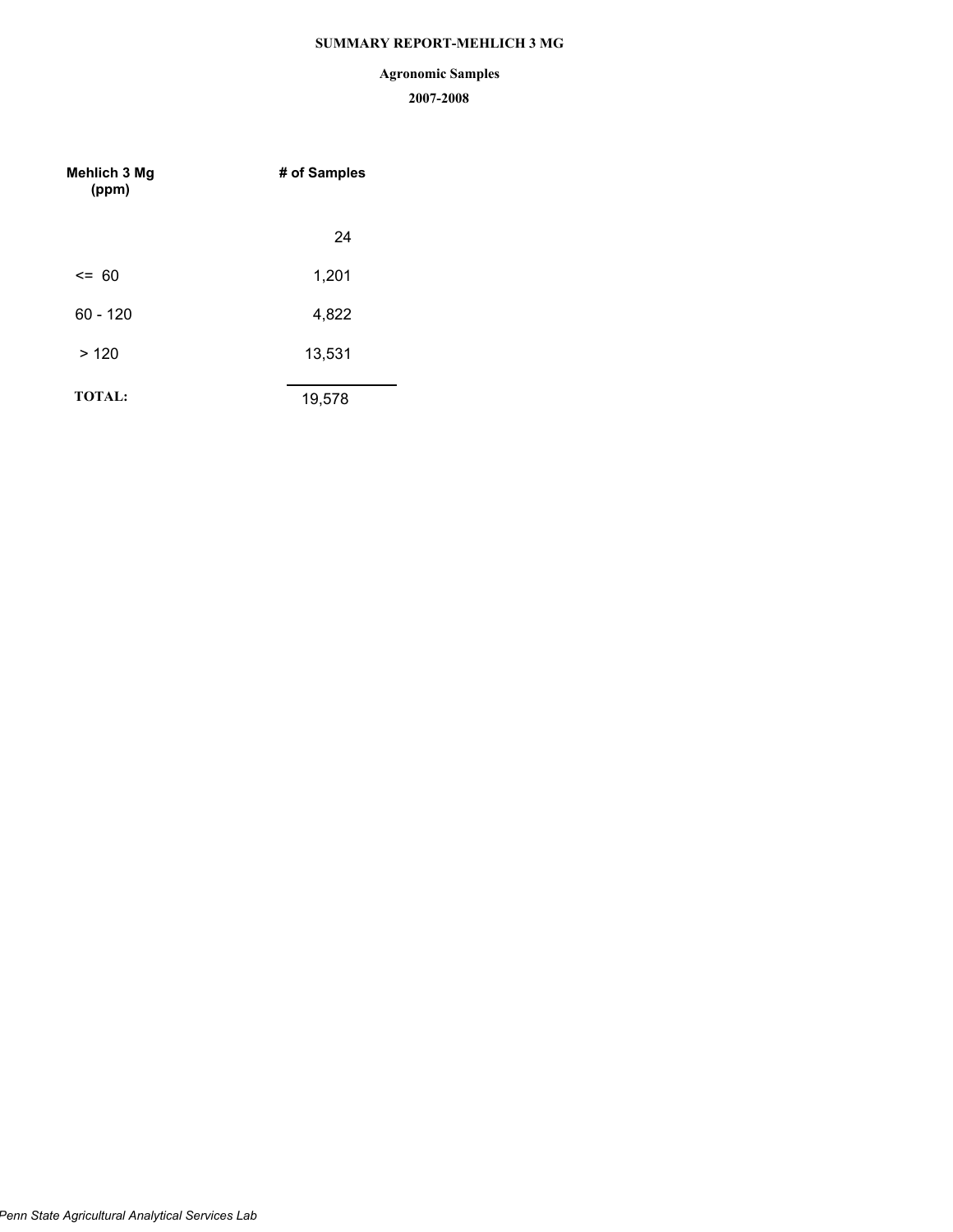# **Agronomic Samples**

# **2007-2008**

| County           | <b>Total Samples</b> |                | Mehlich 3 Mg<br>(ppm) | # of Samples   |
|------------------|----------------------|----------------|-----------------------|----------------|
| <b>ADAMS</b>     | 89                   |                |                       |                |
|                  |                      | $\mathbf{1}$   | $= 60$                | $\overline{2}$ |
|                  |                      | $\overline{2}$ | $60 - 120$            | 8              |
|                  |                      | 3              | >120                  | 79             |
| <b>ALLEGHENY</b> | 114                  |                |                       |                |
|                  |                      | $\mathbf{1}$   | $= 60$                | 14             |
|                  |                      | $\overline{2}$ | $60 - 120$            | 25             |
|                  |                      | 3              | >120                  | 75             |
| <b>ARMSTRONG</b> | 192                  |                |                       |                |
|                  |                      | $\mathbf{1}$   | $= 60$                | 24             |
|                  |                      | $\overline{2}$ | $60 - 120$            | 58             |
|                  |                      | 3              | >120                  | 110            |
| <b>BEAVER</b>    | 110                  |                |                       |                |
|                  |                      | $\mathbf{1}$   | $= 60$                | 20             |
|                  |                      | $\overline{2}$ | $60 - 120$            | 43             |
|                  |                      | 3              | >120                  | 47             |
| <b>BEDFORD</b>   | 349                  |                |                       |                |
|                  |                      | $\mathbf{1}$   | $= 60$                | 14             |
|                  |                      | $\overline{2}$ | $60 - 120$            | 122            |
|                  |                      | 3              | > 120                 | 213            |
| <b>BERKS</b>     | 413                  |                |                       |                |
|                  |                      |                | $1 \le 60$            | 8              |
|                  |                      | $\overline{2}$ | $60 - 120$            | 80             |
|                  |                      | 3              | > 120                 | 325            |
| <b>BLAIR</b>     | 332                  |                |                       |                |
|                  |                      | $\mathbf{1}$   | $= 60$                | 15             |
|                  |                      | $\overline{2}$ | $60 - 120$            | 51             |
|                  |                      | 3              | > 120                 | 266            |
| <b>BRADFORD</b>  | 1,522                | $\mathbf{1}$   | $= 60$                | 22             |
|                  |                      | $\overline{2}$ | 60 - 120              | 221            |
|                  |                      | 3              | > 120                 | 1,279          |
|                  |                      |                |                       |                |

**BUCKS 166**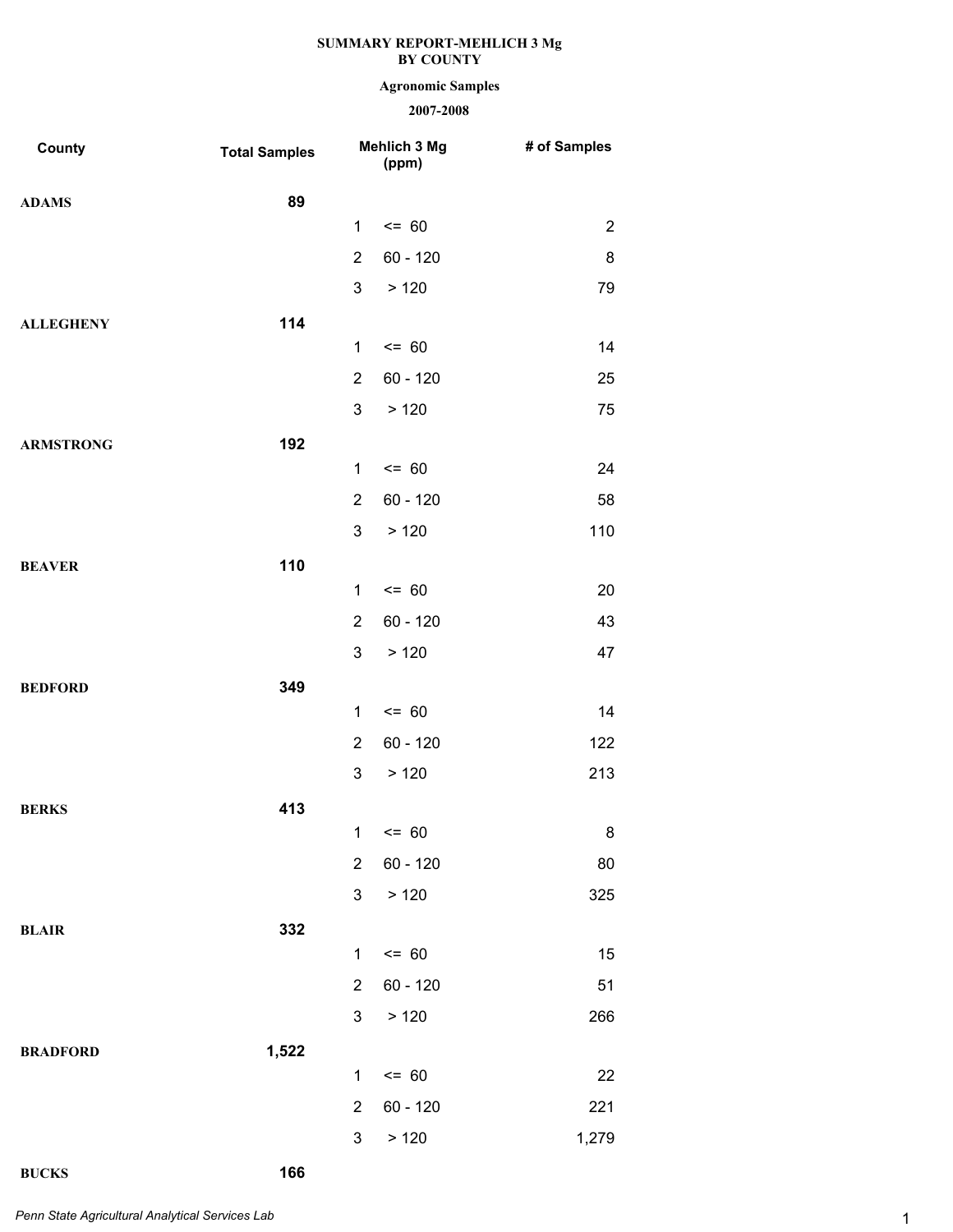# **Agronomic Samples**

| County            | <b>Total Samples</b> | Mehlich 3 Mg<br>(ppm)   |            | # of Samples            |
|-------------------|----------------------|-------------------------|------------|-------------------------|
|                   |                      | $\mathbf{1}$            | $= 60$     | 6                       |
|                   |                      | $\overline{2}$          | $60 - 120$ | 12                      |
|                   |                      | 3                       | > 120      | 148                     |
| <b>BUTLER</b>     | 402                  |                         |            |                         |
|                   |                      | $\mathbf{1}$            | $= 60$     | 96                      |
|                   |                      | $\overline{2}$          | $60 - 120$ | 154                     |
|                   |                      | 3                       | > 120      | 152                     |
| <b>CAMBRIA</b>    | 353                  |                         |            |                         |
|                   |                      | $\mathbf 1$             | $= 60$     | 10                      |
|                   |                      | $\overline{2}$          | $60 - 120$ | 72                      |
|                   |                      | 3                       | > 120      | 271                     |
| <b>CAMERON</b>    | $\overline{7}$       |                         |            |                         |
|                   |                      | $\mathbf{1}$            | $= 60$     | $\overline{\mathbf{c}}$ |
|                   |                      | $\overline{2}$          | $60 - 120$ | $\mathbf 1$             |
|                   |                      | 3                       | > 120      | $\overline{\mathbf{4}}$ |
| <b>CARBON</b>     | 31                   |                         |            |                         |
|                   |                      | $\mathbf 1$             | $= 60$     | $\overline{\mathbf{4}}$ |
|                   |                      | $\overline{2}$          | $60 - 120$ | 10                      |
|                   |                      | 3                       | > 120      | 17                      |
| <b>CENTRE</b>     | 2,410                |                         |            |                         |
|                   |                      | $\mathbf{1}$            | $= 60$     | 187                     |
|                   |                      | $\overline{\mathbf{c}}$ | $60 - 120$ | 590                     |
|                   |                      | 3                       | > 120      | 1,633                   |
| <b>CHESTER</b>    | 218                  |                         |            |                         |
|                   |                      | $\mathbf{1}$            | $= 60$     | $\overline{\mathbf{4}}$ |
|                   |                      | $\overline{2}$          | $60 - 120$ | 26                      |
|                   |                      | 3 <sup>1</sup>          | > 120      | 188                     |
| <b>CLARION</b>    | 212                  |                         |            |                         |
|                   |                      | $\mathbf{1}$            | $= 60$     | 32                      |
|                   |                      | $\overline{2}$          | $60 - 120$ | 103                     |
|                   |                      | 3                       | > 120      | 77                      |
| <b>CLEARFIELD</b> | 309                  |                         |            |                         |
|                   |                      | 1                       | $= 60$     | 59                      |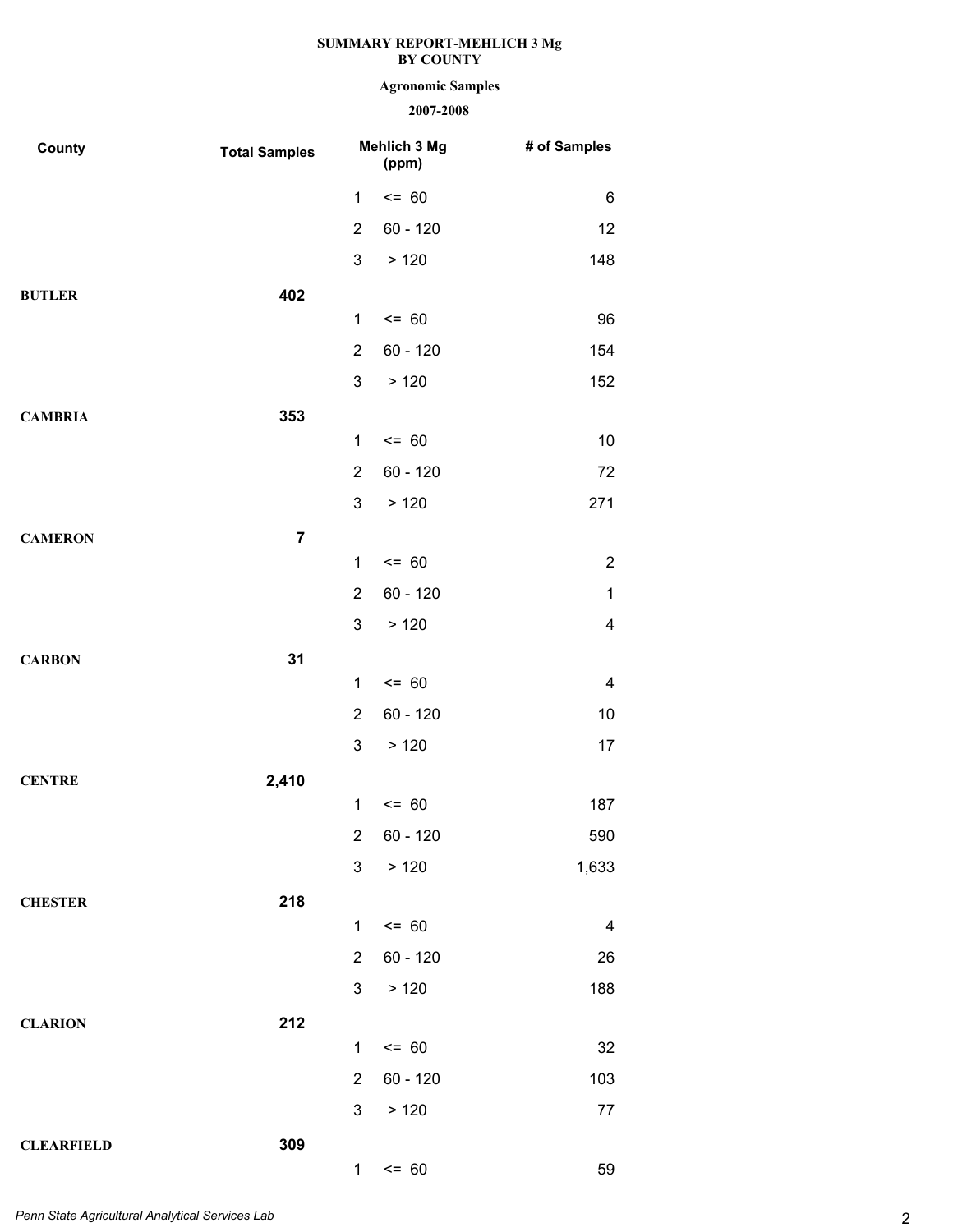# **Agronomic Samples**

| County            | <b>Total Samples</b> |                | Mehlich 3 Mg<br>(ppm) | # of Samples |
|-------------------|----------------------|----------------|-----------------------|--------------|
|                   |                      | $\overline{2}$ | $60 - 120$            | 119          |
|                   |                      | 3              | > 120                 | 131          |
| <b>CLINTON</b>    | 199                  |                |                       |              |
|                   |                      | 1              | $= 60$                | 10           |
|                   |                      | $\overline{2}$ | $60 - 120$            | 79           |
|                   |                      | 3              | >120                  | 110          |
| <b>COLUMBIA</b>   | 515                  |                |                       |              |
|                   |                      | 1              | $= 60$                | 40           |
|                   |                      | $\overline{2}$ | $60 - 120$            | 229          |
|                   |                      | 3              | > 120                 | 246          |
| <b>CRAWFORD</b>   | 404                  |                |                       |              |
|                   |                      | 1              | $= 60$                | 9            |
|                   |                      | $\overline{2}$ | $60 - 120$            | 96           |
|                   |                      | 3              | >120                  | 299          |
| <b>CUMBERLAND</b> | 392                  |                |                       |              |
|                   |                      | 1              | $= 60$                | 8            |
|                   |                      | $\overline{2}$ | $60 - 120$            | 58           |
|                   |                      | 3              | >120                  | 326          |
| <b>DAUPHIN</b>    | 392                  | 1              | $= 60$                | 11           |
|                   |                      | $\overline{2}$ | 60 - 120              | 112          |
|                   |                      |                | 3 > 120               | 269          |
|                   |                      |                |                       |              |
| <b>DELAWARE</b>   | 366                  | $\mathbf{1}$   | $= 60$                | $\mathbf 1$  |
|                   |                      | $\overline{2}$ | $60 - 120$            | 23           |
|                   |                      | 3              | > 120                 | 342          |
| <b>ELK</b>        | 48                   |                |                       |              |
|                   |                      | $\mathbf{1}$   | $= 60$                | 7            |
|                   |                      | $\overline{2}$ | $60 - 120$            | 20           |
|                   |                      | $\mathbf{3}$   | > 120                 | 21           |
| <b>ERIE</b>       | 306                  |                |                       |              |
|                   |                      | $\mathbf{1}$   | $= 60$                | 17           |
|                   |                      | $\overline{2}$ | 60 - 120              | 90           |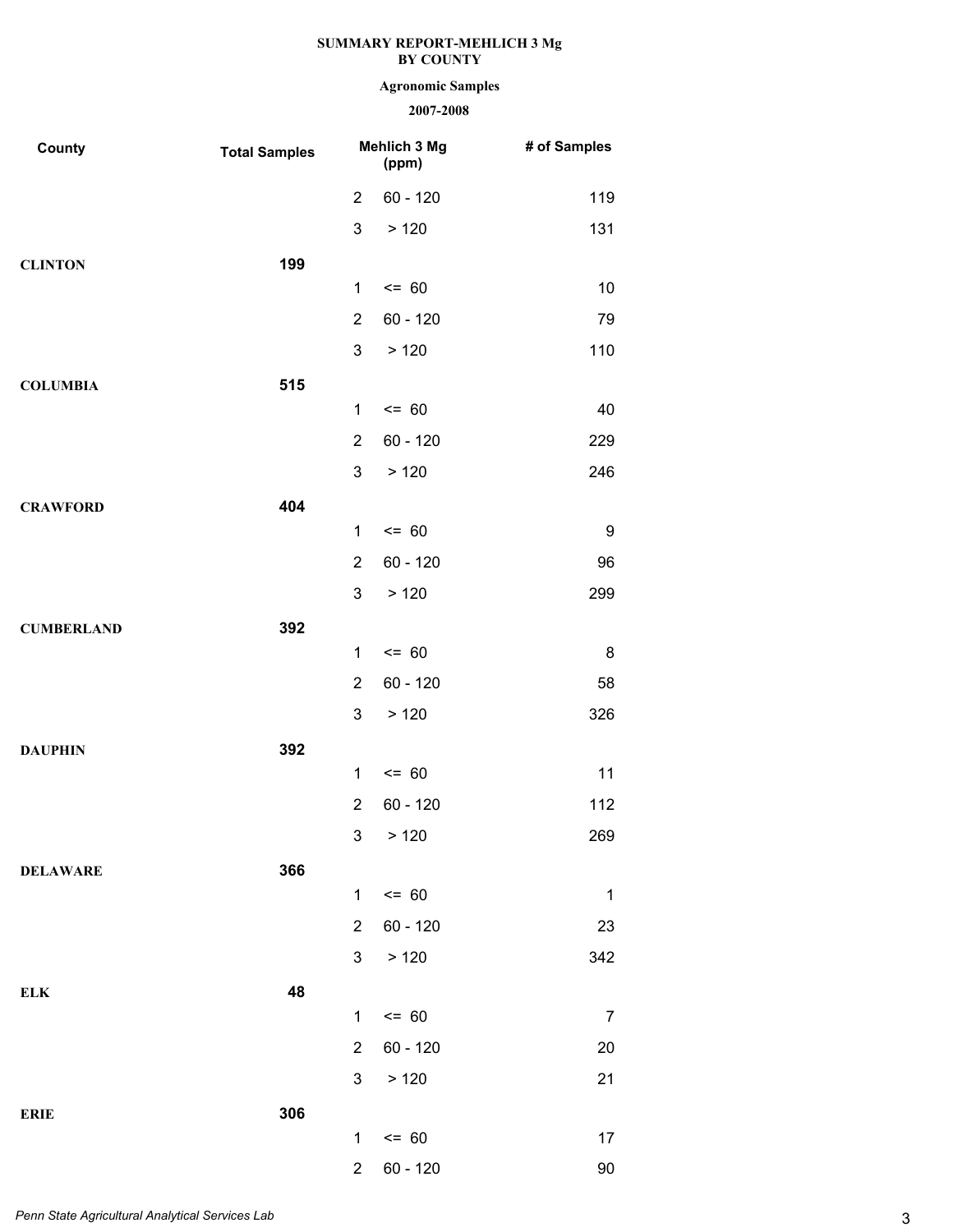# **Agronomic Samples**

| County            | <b>Total Samples</b> |                                | Mehlich 3 Mg<br>(ppm) | # of Samples   |
|-------------------|----------------------|--------------------------------|-----------------------|----------------|
|                   |                      | $\mathbf{3}$                   | > 120                 | 199            |
| <b>FAYETTE</b>    | 221                  |                                |                       |                |
|                   |                      | $\mathbf{1}$                   | $= 60$                | 17             |
|                   |                      | $\overline{2}$                 | $60 - 120$            | 39             |
|                   |                      | $\mathfrak{S}$                 | > 120                 | 165            |
| <b>FOREST</b>     | 22                   |                                |                       |                |
|                   |                      | $\mathbf 1$                    | $= 60$                | 15             |
|                   |                      | $\overline{2}$                 | $60 - 120$            | 5              |
|                   |                      | $\mathfrak{B}$                 | > 120                 | $\sqrt{2}$     |
| <b>FRANKLIN</b>   | 262                  |                                |                       |                |
|                   |                      | $\mathbf{1}$                   | $= 60$                | $\sqrt{5}$     |
|                   |                      | $\overline{2}$                 | $60 - 120$            | 31             |
|                   |                      | $\mathfrak{S}$                 | > 120                 | 226            |
| <b>FULTON</b>     | 111                  |                                |                       |                |
|                   |                      | $\mathbf{1}$                   | $= 60$                | $\overline{2}$ |
|                   |                      | $\overline{2}$                 | $60 - 120$            | 19             |
|                   |                      | $\mathfrak{B}$                 | > 120                 | 90             |
| <b>GREENE</b>     | 79                   |                                |                       |                |
|                   |                      | $\mathbf 1$                    | $= 60$                | $\mathbf{1}$   |
|                   |                      | $\overline{2}$                 | $60 - 120$            | 29             |
|                   |                      | $\ensuremath{\mathsf{3}}$      | > 120                 | 49             |
| <b>HUNTINGDON</b> | 146                  |                                |                       |                |
|                   |                      | $\mathbf{1}$                   | $= 60$                | 5              |
|                   |                      | $\overline{2}$                 | $60 - 120$            | 27             |
|                   |                      | $\mathfrak{S}$                 | > 120                 | 114            |
| <b>INDIANA</b>    | 286                  |                                |                       |                |
|                   |                      | $\mathbf{1}$                   | $= 60$                | 25             |
|                   |                      | $\overline{2}$                 | $60 - 120$            | 93             |
|                   |                      | 3                              | > 120                 | 168            |
| <b>JEFFERSON</b>  | 315                  |                                |                       |                |
|                   |                      | $\mathbf{1}$<br>$\overline{2}$ | $= 60$<br>$60 - 120$  | 31             |
|                   |                      | $\mathfrak{S}$                 |                       | 138<br>146     |
|                   |                      |                                | > 120                 |                |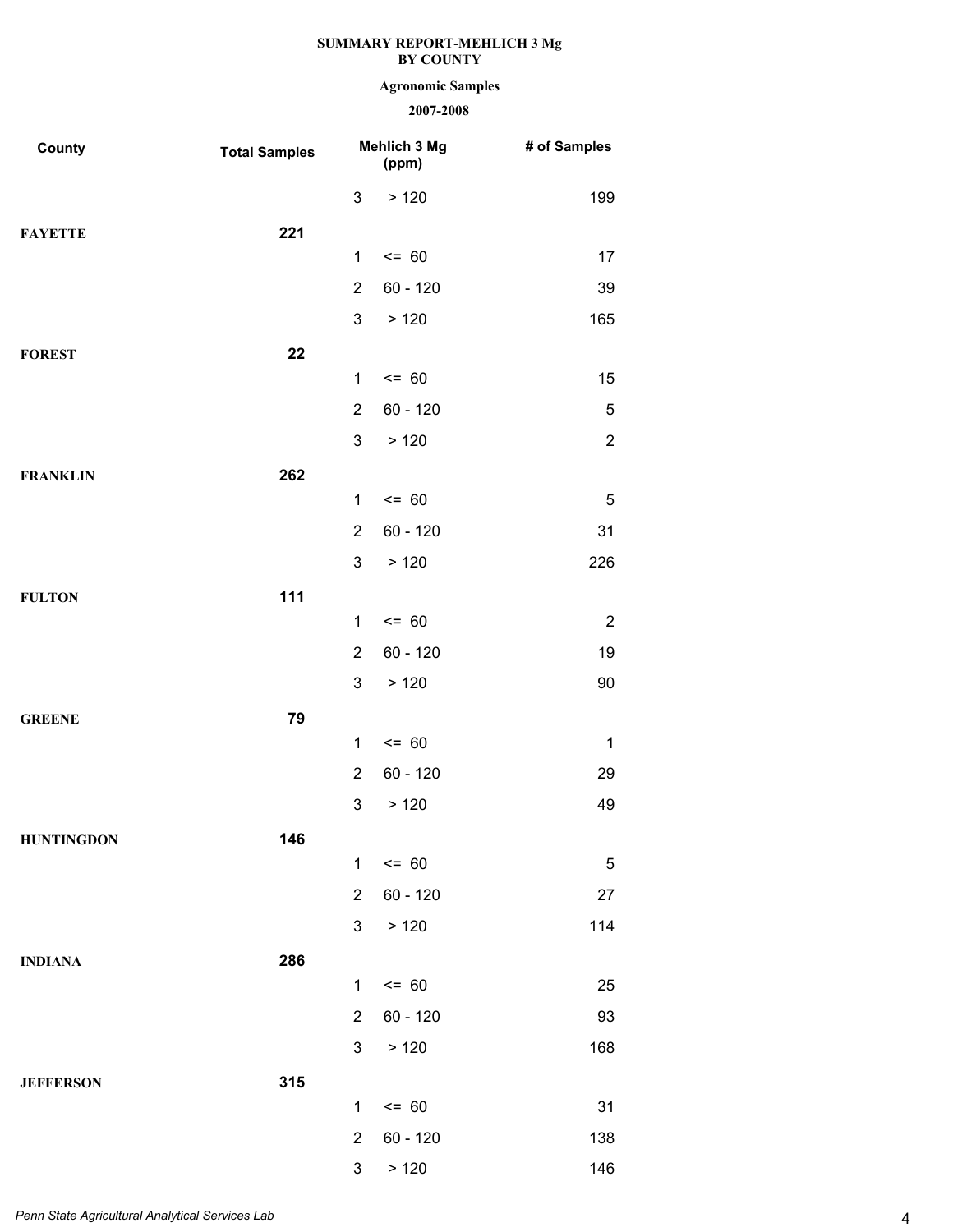# **Agronomic Samples**

# **2007-2008**

| County            | <b>Total Samples</b> |                | Mehlich 3 Mg<br>(ppm) | # of Samples |
|-------------------|----------------------|----------------|-----------------------|--------------|
| <b>JUNIATA</b>    | 348                  |                |                       |              |
|                   |                      | 1              | $\leq$ 60             | 6            |
|                   |                      | $\overline{2}$ | $60 - 120$            | 102          |
|                   |                      | 3              | >120                  | 240          |
| <b>LACKAWANNA</b> | 238                  |                |                       |              |
|                   |                      | $\mathbf{1}$   | $= 60$                | 14           |
|                   |                      | $\overline{2}$ | $60 - 120$            | 108          |
|                   |                      | 3              | >120                  | 116          |
| <b>LANCASTER</b>  | 388                  |                |                       |              |
|                   |                      | $\mathbf{1}$   | $= 60$                | 8            |
|                   |                      | $\overline{2}$ | $60 - 120$            | 51           |
|                   |                      | 3              | >120                  | 329          |
| <b>LAWRENCE</b>   | 165                  | $\mathbf{1}$   | $= 60$                | 31           |
|                   |                      | $\overline{2}$ | $60 - 120$            | 48           |
|                   |                      | 3              | >120                  | 86           |
|                   |                      |                |                       |              |
| <b>LEBANON</b>    | 539                  | $\mathbf{1}$   | $= 60$                | 6            |
|                   |                      | $\overline{2}$ | $60 - 120$            | 53           |
|                   |                      | 3              | > 120                 | 480          |
| <b>LEHIGH</b>     | 156                  |                |                       |              |
|                   |                      |                | $1 \le 60$            | 21           |
|                   |                      | $\overline{2}$ | $60 - 120$            | 28           |
|                   |                      | 3              | > 120                 | 107          |
| <b>LUZERNE</b>    | 162                  |                |                       |              |
|                   |                      | 1              | $= 60$                | 17           |
|                   |                      | $\overline{2}$ | $60 - 120$            | 73           |
|                   |                      | 3              | > 120                 | 72           |
| <b>LYCOMING</b>   | 484                  |                |                       |              |
|                   |                      | $\mathbf{1}$   | $= 60$                | 52           |
|                   |                      | $\overline{2}$ | $60 - 120$            | 171          |
|                   |                      | 3              | > 120                 | 261          |

**MCKEAN 46**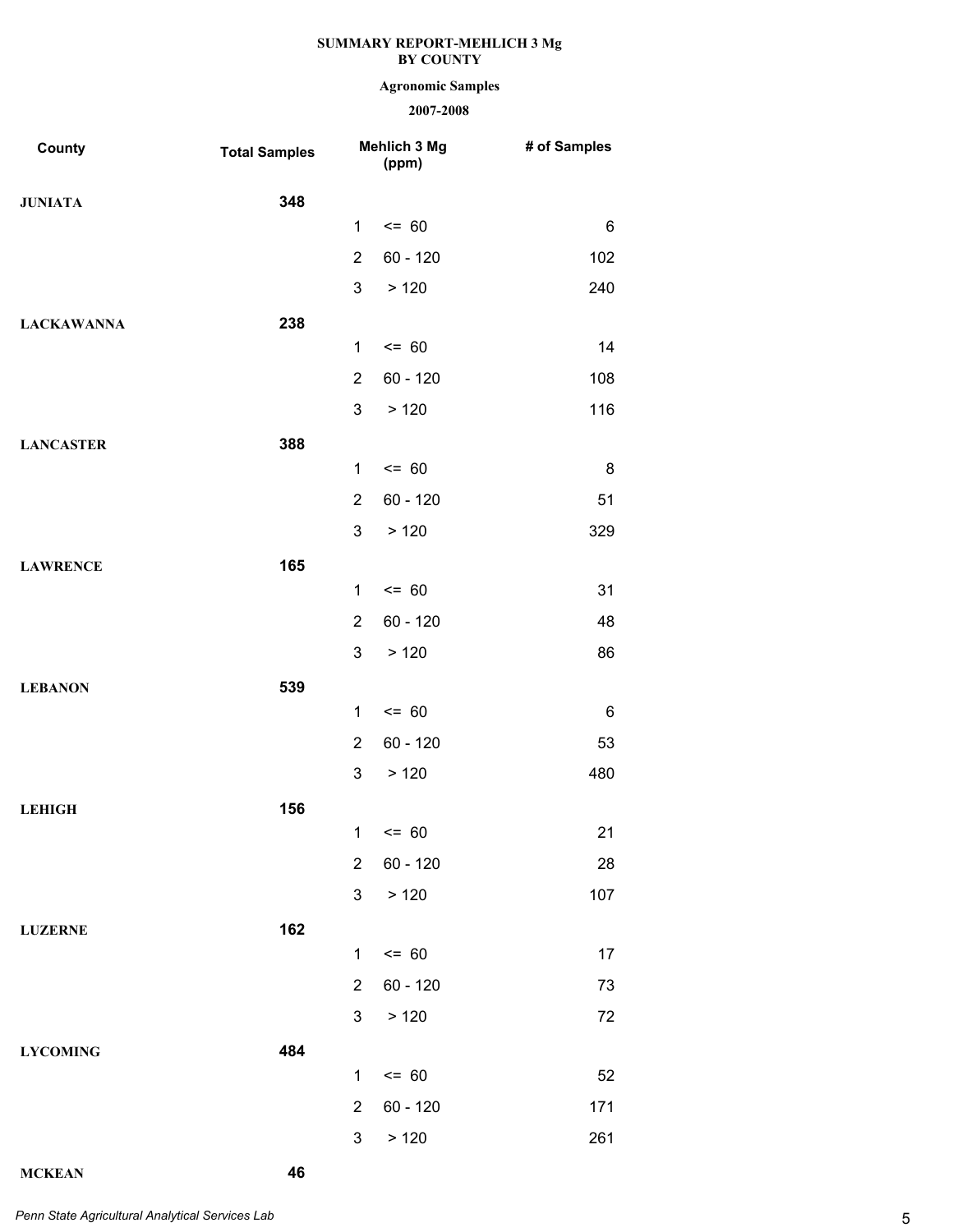# **Agronomic Samples**

# **2007-2008**

| County                | <b>Total Samples</b> |                | Mehlich 3 Mg<br>(ppm) | # of Samples   |
|-----------------------|----------------------|----------------|-----------------------|----------------|
|                       |                      | 1              | $= 60$                | 20             |
|                       |                      | $\overline{2}$ | $60 - 120$            | 14             |
|                       |                      | 3              | >120                  | 12             |
| <b>MERCER</b>         | 380                  |                |                       |                |
|                       |                      | $\mathbf 1$    | $= 60$                | 28             |
|                       |                      | $\overline{2}$ | $60 - 120$            | 91             |
|                       |                      | 3              | >120                  | 261            |
| <b>MIFFLIN</b>        | 47                   |                |                       |                |
|                       |                      | $\mathbf 1$    | $= 60$                | $\mathbf 1$    |
|                       |                      | $\overline{2}$ | $60 - 120$            | 14             |
|                       |                      | 3              | >120                  | 32             |
| <b>MONROE</b>         | 36                   |                |                       |                |
|                       |                      | $\mathbf 1$    | $= 60$                | $\,6$          |
|                       |                      | $\overline{2}$ | $60 - 120$            | $\overline{7}$ |
|                       |                      | 3              | >120                  | 23             |
| <b>MONTGOMERY</b>     | 162                  |                |                       | 24             |
|                       |                      | $\mathbf 1$    | $= 60$                | 16             |
|                       |                      | $\overline{2}$ | $60 - 120$            | 13             |
|                       |                      | 3              | >120                  | 109            |
|                       |                      |                |                       |                |
| <b>MONTOUR</b>        | 111                  |                | $1 \le 60$            | 11             |
|                       |                      | $\overline{2}$ | $60 - 120$            | 44             |
|                       |                      | $\mathbf{3}$   | > 120                 | 56             |
| <b>NORTHAMPTON</b>    | 96                   |                |                       |                |
|                       |                      | $\mathbf 1$    | $= 60$                | $\overline{7}$ |
|                       |                      | $\overline{2}$ | $60 - 120$            | 35             |
|                       |                      | $\mathbf{3}$   | > 120                 | 54             |
| <b>NORTHUMBERLAND</b> | 445                  |                |                       |                |
|                       |                      | $\mathbf 1$    | $= 60$                | 14             |
|                       |                      | $\overline{2}$ | $60 - 120$            | 229            |
|                       |                      | 3              | > 120                 | 202            |

**PERRY 773**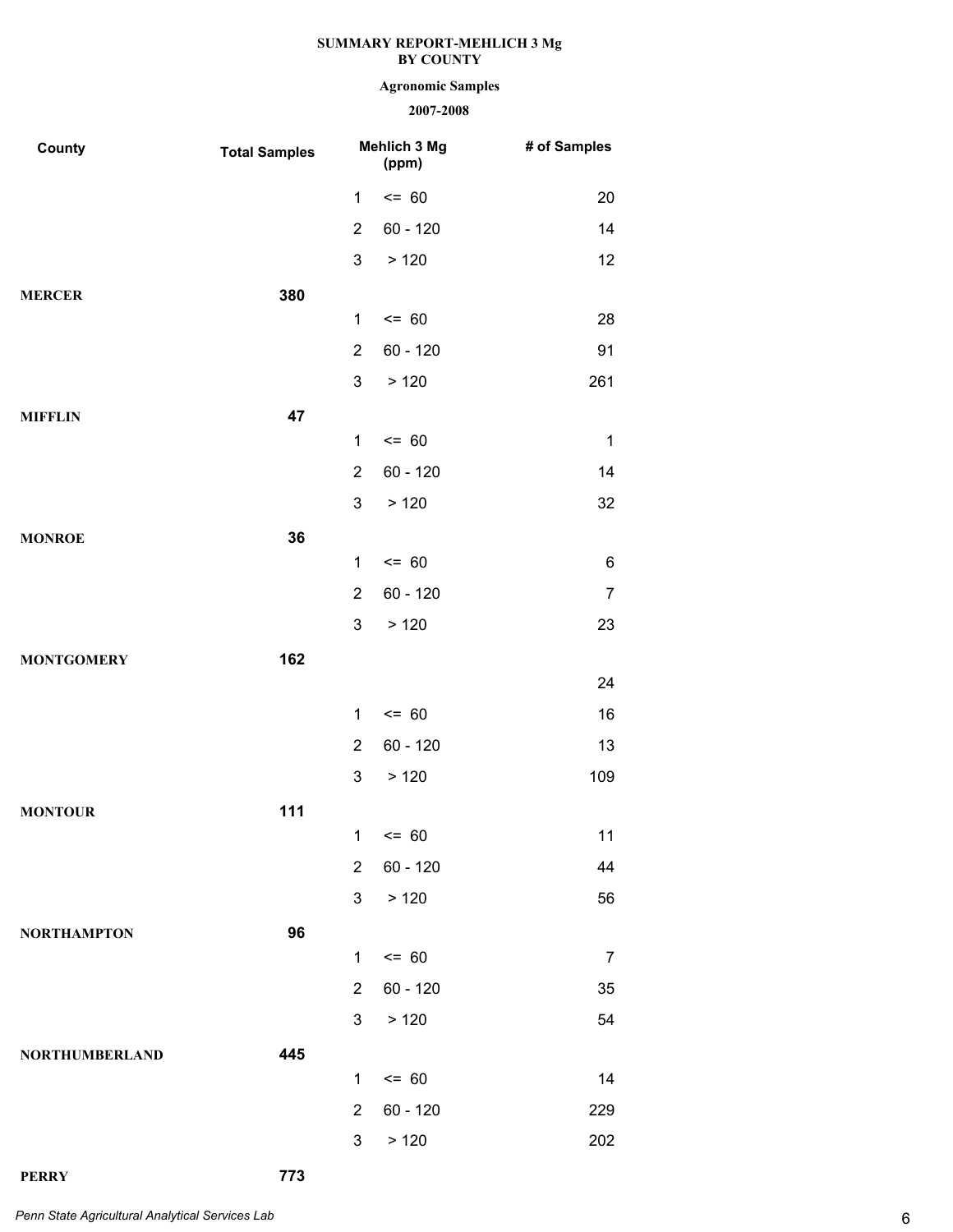# **Agronomic Samples**

| County             | <b>Total Samples</b> | Mehlich 3 Mg<br>(ppm) |            | # of Samples     |
|--------------------|----------------------|-----------------------|------------|------------------|
|                    |                      | 1                     | $= 60$     | 13               |
|                    |                      | $\overline{2}$        | $60 - 120$ | 109              |
|                    |                      | $\mathbf{3}$          | >120       | 651              |
| PHILADELPHIA       | 8                    |                       |            |                  |
|                    |                      | $\mathbf{1}$          | $= 60$     | $\mathbf{1}$     |
|                    |                      | $\overline{2}$        | $60 - 120$ | $\mathbf 1$      |
|                    |                      | $\mathbf{3}$          | > 120      | 6                |
| <b>PIKE</b>        | 15                   |                       |            |                  |
|                    |                      | 1                     | $= 60$     | $\overline{2}$   |
|                    |                      | $\overline{2}$        | $60 - 120$ | $\overline{2}$   |
|                    |                      | 3                     | >120       | 11               |
| <b>POTTER</b>      | 178                  |                       |            |                  |
|                    |                      | $\mathbf{1}$          | $= 60$     | 9                |
|                    |                      | $\overline{2}$        | $60 - 120$ | 24               |
|                    |                      | $\mathbf{3}$          | >120       | 145              |
| <b>SCHUYLKILL</b>  | 295                  |                       |            |                  |
|                    |                      | $\mathbf 1$           | $= 60$     | 21               |
|                    |                      | $\overline{2}$        | $60 - 120$ | 111              |
|                    |                      | 3                     | >120       | 163              |
| <b>SNYDER</b>      | 198                  |                       |            |                  |
|                    |                      | $\mathbf{1}$          | $= 60$     | 6                |
|                    |                      | $2^{\circ}$           | 60 - 120   | 41               |
|                    |                      | 3 <sup>1</sup>        | > 120      | 151              |
| <b>SOMERSET</b>    | 204                  |                       |            |                  |
|                    |                      | $\mathbf{1}$          | $= 60$     | 13               |
|                    |                      | $\overline{2}$        | $60 - 120$ | 66               |
|                    |                      | 3 <sup>1</sup>        | > 120      | 125              |
| <b>SULLIVAN</b>    | 62                   |                       |            |                  |
|                    |                      | $\mathbf{1}$          | $= 60$     | 20               |
|                    |                      | $2^{\circ}$           | $60 - 120$ | $\boldsymbol{9}$ |
|                    |                      | 3 <sup>1</sup>        | >120       | 33               |
| <b>SUSQUEHANNA</b> | 294                  |                       |            |                  |
|                    |                      | 1                     | $\leq$ 60  | 22               |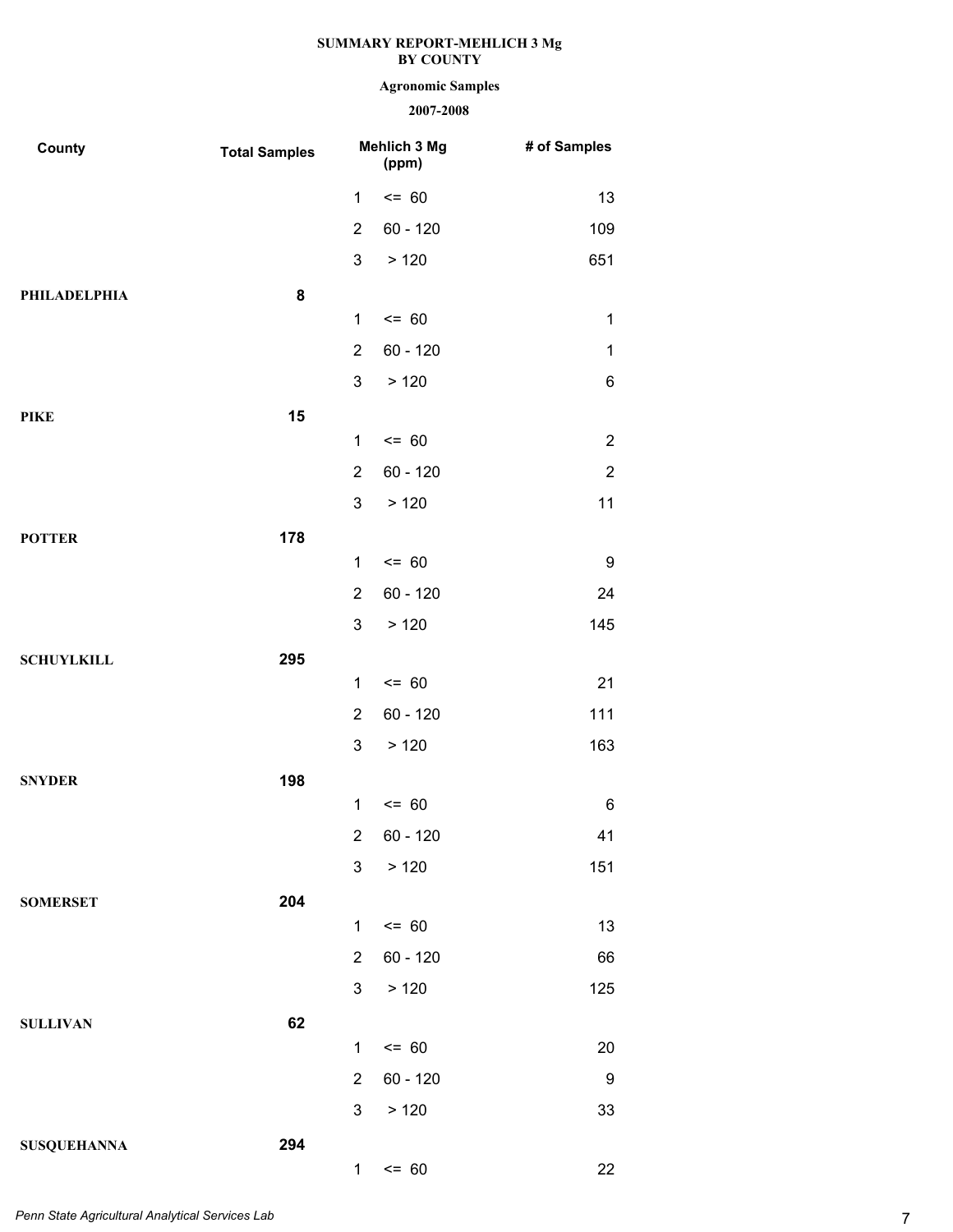# **Agronomic Samples**

| County              | <b>Total Samples</b> |                | Mehlich 3 Mg<br>(ppm) | # of Samples   |
|---------------------|----------------------|----------------|-----------------------|----------------|
|                     |                      | $\overline{2}$ | $60 - 120$            | 39             |
|                     |                      | 3              | >120                  | 233            |
| <b>TIOGA</b>        | 436                  |                |                       |                |
|                     |                      | 1              | $= 60$                | 15             |
|                     |                      | $\overline{2}$ | $60 - 120$            | 86             |
|                     |                      | 3              | >120                  | 335            |
| <b>UNION</b>        | 219                  |                |                       |                |
|                     |                      | 1              | $= 60$                | 5              |
|                     |                      | $\overline{2}$ | $60 - 120$            | 59             |
|                     |                      | 3              | >120                  | 155            |
| <b>VENANGO</b>      | 71                   |                |                       |                |
|                     |                      | 1              | $= 60$                | 15             |
|                     |                      | $\overline{2}$ | $60 - 120$            | 23             |
|                     |                      | 3              | >120                  | 33             |
| <b>WARREN</b>       | 128                  |                |                       |                |
|                     |                      | 1              | $= 60$                | $\overline{2}$ |
|                     |                      | $\overline{2}$ | $60 - 120$            | 27             |
|                     |                      | 3              | >120                  | 99             |
| <b>WASHINGTON</b>   | 362                  | 1              | $= 60$                | 11             |
|                     |                      | $\overline{2}$ | $60 - 120$            | 65             |
|                     |                      | 3 <sub>1</sub> | > 120                 | 286            |
|                     |                      |                |                       |                |
| <b>WAYNE</b>        | 141                  | $\mathbf{1}$   | $= 60$                | 14             |
|                     |                      | $\overline{2}$ | $60 - 120$            | 45             |
|                     |                      | 3              | >120                  | 82             |
| <b>WESTMORELAND</b> | 389                  |                |                       |                |
|                     |                      | 1              | $= 60$                | 11             |
|                     |                      | $\overline{2}$ | $60 - 120$            | 71             |
|                     |                      | 3 <sup>1</sup> | >120                  | 307            |
| <b>WYOMING</b>      | 397                  |                |                       |                |
|                     |                      | 1              | $= 60$                | 18             |
|                     |                      | $\overline{2}$ | $60 - 120$            | 75             |